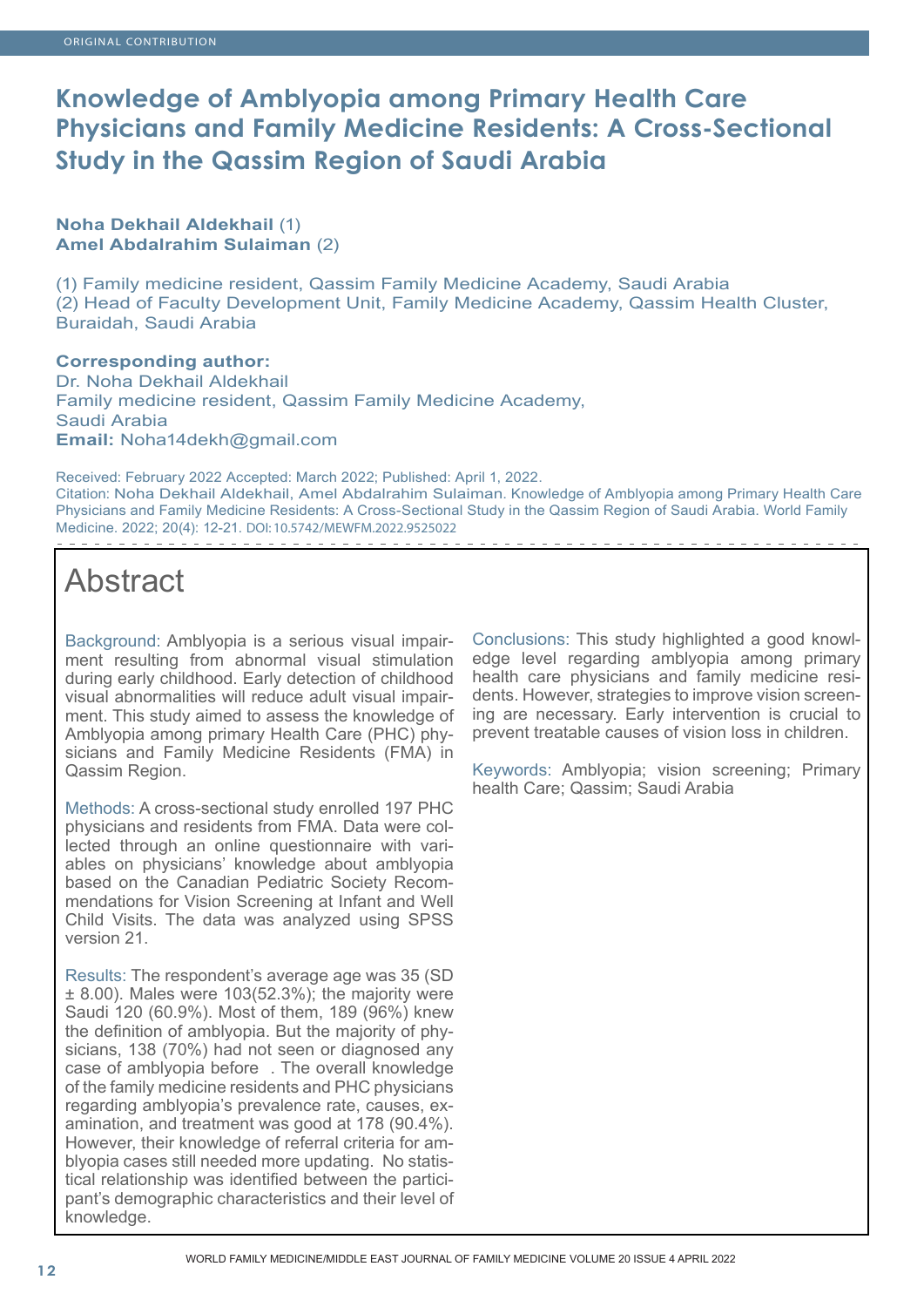#### Introduction

Amblyopia often called "lazy eye", is a decrease in visual acuity resulting from abnormal visual development in infancy and early childhood (1). The vision loss ranges from mild (worse than 20/25) to severe (legal blindness, 20/200 or worse) (2). Although generally unilateral, amblyopia may affect both eyes. No apparent cause for the decreased vision can be detected on physical examination: the cornea, lens, retina, and optic disc are normal (3).

Worldwide, amblyopia affects approximately 3 % of the population and leads to a lifetime risk of visual loss of at least 1.2% (4). The prevalence of amblyopia in Saudi Arabia varies by region: 2.6% in Riyadh (5) 3.9% in Qassim province (6) 1.3 % in Jeddah (7) and 1.9 % in Abha (8). Although the prevalence of amblyopia is low still its associated serious complication is vision loss (9,10).

Early recognition of amblyogenic risk factors such as strabismus, refractive errors and anatomic obstructions can facilitate early treatment and increase the chance for recovery of visual acuity (11). Screening programs for detecting visual abnormalities in children and young adults are very important. Yet the school health program in Saudi Arabia has routine vision screening examinations for school-age children. Any child with visual acuity in either eye of 20/40 or worse at age three to five years, or 20/30 or worse at age six years or older, or a two-line difference in acuity between eyes, should be referred to an ophthalmologist for further evaluation and definitive therapy (12).

Amblyopia treatment is started at the time of diagnosis and depends on the etiology. Treatment options for children with strabismus include patching and atropine drops. Children with refractive errors should be prescribed corrective lenses. Corneal lesions, cataracts, and ptosis require surgery. The success of therapy is highly dependent on treatment compliance. Patients and their parents should be educated about the need for regular follow-up and the risk of permanent vision loss (13).

The role of the Family medicine and Primary health care (PHC) physicians is fundamental in the early detection of Ambylopia. They are the cornerstone in public health and preventive medicine. Awareness of Family medicine and PHC physicians about amblyopia and following the visual screening guidelines especially for children will reduce the prevalence of amblyopia and its complications. In this study, we assessed the knowledge and practices of the PHC physicians and Family Medicine Residents towards amblyopia.

#### Materials and Methods

#### **Study design, setting, and population**

This cross-sectional study was carried out between 12th October 2020 to 31st September 2020 in Qassim Region, Saudi Arabia. Qassim is located in the central part of Saudi Arabia with an estimated population of 1.5 million in 2020. About 37 Primary Health Care Centers (PHCCs) were selected from a total of 40 PHCCs founded at the Buraydah health sector in Qassim Region, Saudi Arabia. Sample Size

This study was conducted among both PHC physicians and Family Medicine Academy Residents. Targeted sample size was 247 PHC physicians and FMA residents. A total of 174 PHC physicians who are working at selected PHCCs at Buraydah health sector at the time of the study were involved. Also, all FMA Residents (73) from R1 to R4 were targeted. The study Respondents were 197 out of 247 including 55 FMA residents and 142 PHC physicians.

#### **Sampling procedure**

Convenience sampling was applied for the selection of facilities and participants. 40 PHCCs were approached for participant recruitment as well as the Qassim FMA. After explaining the purpose of the study and getting approval from the administration, participants' contact numbers were obtained from the participating facilities. A total of 197 participants were invited to participate and the link of the questionnaire was sent on their WhatsApp number.

#### **Data collection procedure and instrument**

Data was collected online using Google Form. The link of the questionnaire was sent to the participants' mobile numbers. After the initial invitation, a reminder message was sent one week after the first invitation. A semistructured questionnaire was developed after a review of the literature, especially American and Canadian guidelines for Amblyopia diagnosis and management [14].

The questionnaire contains contained 22 items divided into two sections. Questions in the first section collected information about participants'' age, gender, nationality, Last Qualification, place of work, and years of experience and the second section collected information about the participants' knowledge regarding the amblyopic diagnosis, treatment, and perception. A pilot study was done before starting the data collection to assess the accuracy of the survey questions.

Analyses were carried out using SPSS version 21.0. Frequencies and proportions of responses were calculated. The response for assessing the participants' knowledge was shown as good or poor knowledge using statistical analysis for the nineteen knowledge questions. The knowledge questions' answers were scored as follow; score "1" was given to the correct answer, and "0" score was given for those incorrectly answered. Participants with a total knowledge score of 0–9 were categorized as "poor" knowledge and that of 10–20 as "good" knowledge.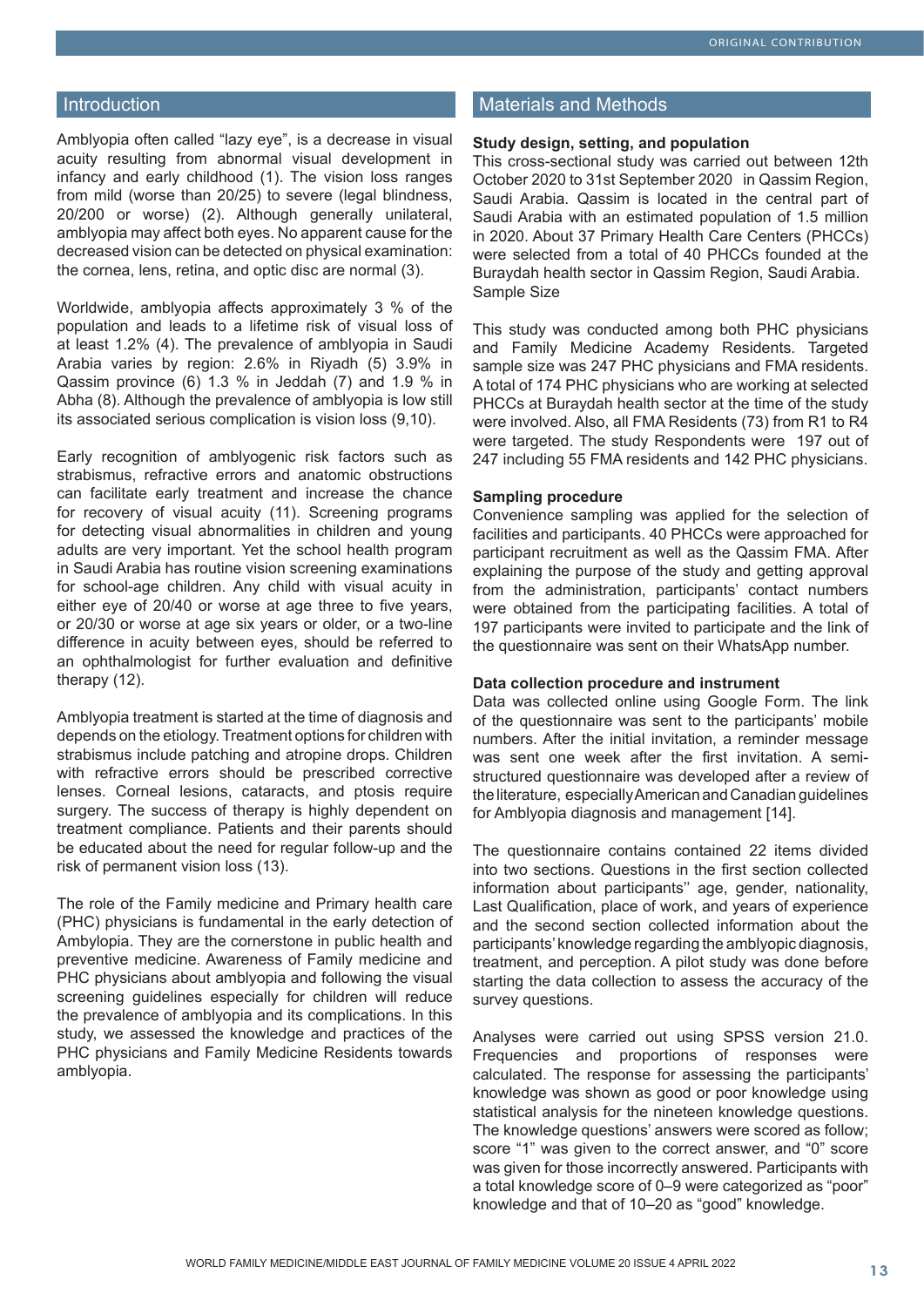Categorical variables were reported as frequency (n), percentage, and continuous variables as mean ± standard deviation (SD) and range. Significant differences in the frequencies and percentages of categorical variables were analyzed by using the Chi-square test. A P-value of <0.05 was considered statistically significant.

The study was conducted according to the guidelines of the Declaration of Helsinki, and approved by the Qassim Regional Bioethics Committee (Approval #:1441-1064995). Informed consent was obtained from all subjects involved in the study.

#### Results

Out of 247 PHC physicians and FMA residents invited, a total of 197 participants responded to this online survey giving a response rate of 79.8%. Characteristics of the study population are summarized in Table 1. A total of 197 physicians responded to the questionnaire. Of them 104 (52%) were male. The mean age of the participants was 35 (SD±8) years, ranging from 22 to 63 years. More than half of the respondents were Saudi 120 (61%). The last qualification of PHC physicians was ranked as follows; Consultants 17 (9%), Specialists 50 (25%), General practitioner (GP) 50 (25%), diploma 14 (7%), and the Residents 66 (34 %). The residents were found to be 16 (24%) from R4, 20 (31%) R3, 12(18%) R2 and 18 (27%) R1. The average experience years for respondents was 9 (SD±7.7) years, ranging from less than one year to 35 years.

#### **Participants' knowledge about amblyopia**

In this study, most PHC physicians and family medicine residents 178 (90.4%) had a good level of knowledge regarding amblyopia (Figure 1). The study revealed that most of the participants 189 (96%) knew what amblyopia is, but the majority 138 (70%) had never seen or diagnosed a case of amblyopia during their practices. More than half of the respondents 110 (56%) knew the vision screening guidelines. The majority of the 174 (88%) knew that amblyopia is a treatable condition. Table 2.

**Figure 1: Level of Knowledge of the PHC physicians and family medicine residents about Amblyopia, Qassim Region, (n=197).**

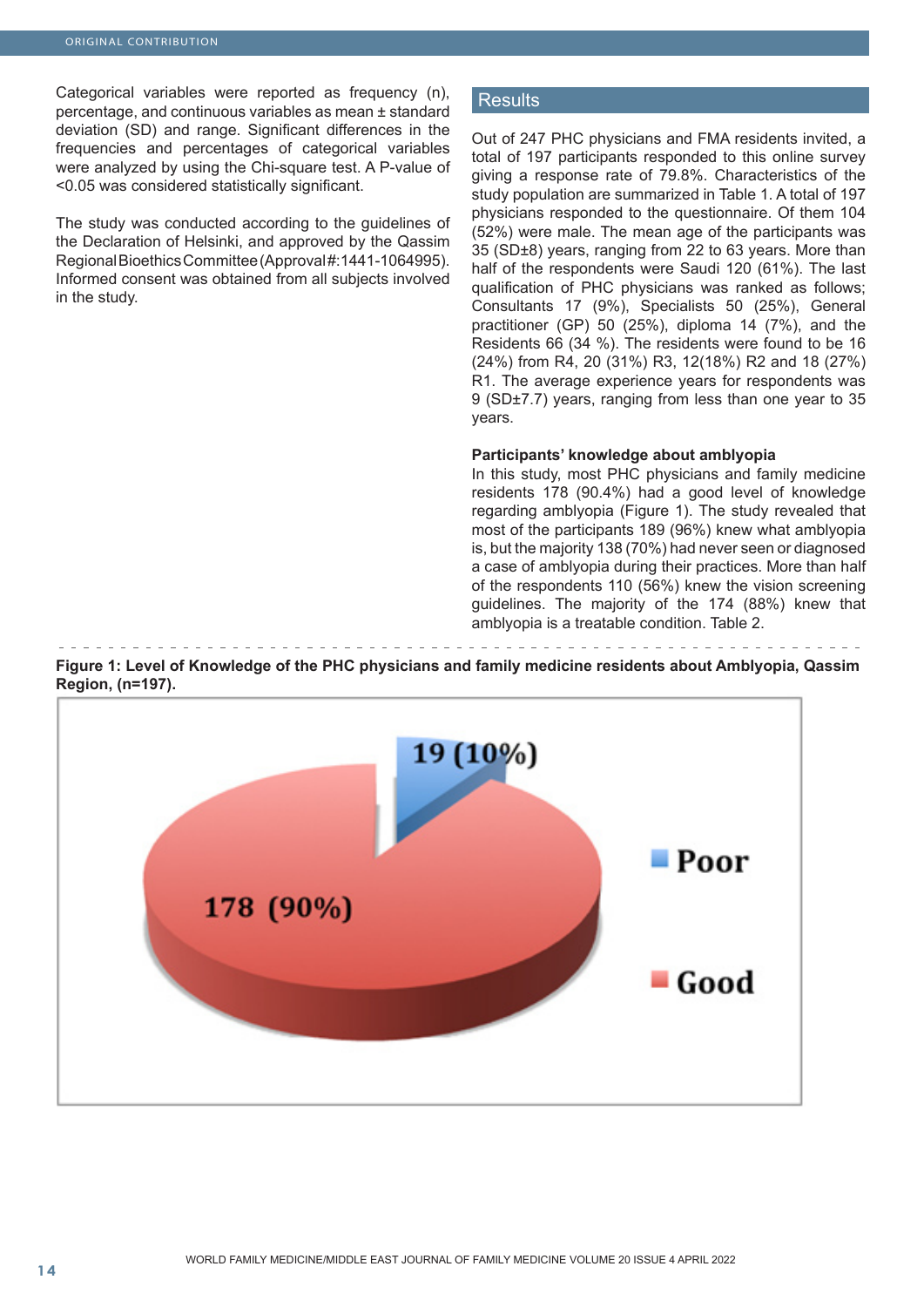|                            | Frequency | Percentage |
|----------------------------|-----------|------------|
| Characteristics            | (n)       | (%)        |
| Age group                  |           |            |
| 25-35 years                | 117       | 59.4       |
| 36-45 years                | 56        | 28.4       |
| 46-55 years                | 17        | 8.6        |
| >55 years                  | 7         | 3.6        |
| Gender                     |           |            |
| Male                       | 103       | 52.3       |
| Female                     | 94        | 47.7       |
| Nationality                |           |            |
| Saudi                      | 120       | 60.9       |
| Non-Saudi                  | 77        | 39.1       |
| Last Qualification         |           |            |
| Consultant                 | 17        | 8.6        |
| Specialist                 | 50        | 25.4       |
| Diploma                    | 14        | 7.1        |
| General Practitioner (GP)  | 50        | 25.4       |
| Resident                   | 66        | 33.3       |
| Level of residents         |           |            |
| R1                         | 18        | 9.1        |
| R2                         | 12        | 6.1        |
| R3                         | 20        | 10.2       |
| R4                         | 16        | 8.1        |
| <b>Years of Experience</b> |           |            |
| > 1 year                   | 31        | 15.7       |
| 1-5 years                  | 53        | 26.9       |
| 6-10 years                 | 37        | 18.8       |
| 11-20 years                | 65        | 33.0       |
| >20 years                  | 11        | 5.6        |
| Place of Work/Rotation     |           |            |
| PHCC                       | 162       | 82.2       |
| Hospital                   | 35        | 17.8       |

**Table1: Participants' socio-demographic, Qassim Region, (n=179).**

## **Table 2: Participants'' knowledge about amblyopia, Qassim Region (n=197).**

|                                                | Yes       | No        |
|------------------------------------------------|-----------|-----------|
| Questions                                      | N(%)      | N(%)      |
| Do you know what Amblyopiais?                  | 189(95.9) | 8(4.1)    |
| Have you diagnosed a case of Amblyopia before? | 59(29.9)  | 138(70.1) |
| Do you know the vision screening guidelines?   | 87(44.2)  | 110(55.8) |
| Is it a treatable condition?                   | 174(88.3) | 23(11.7)  |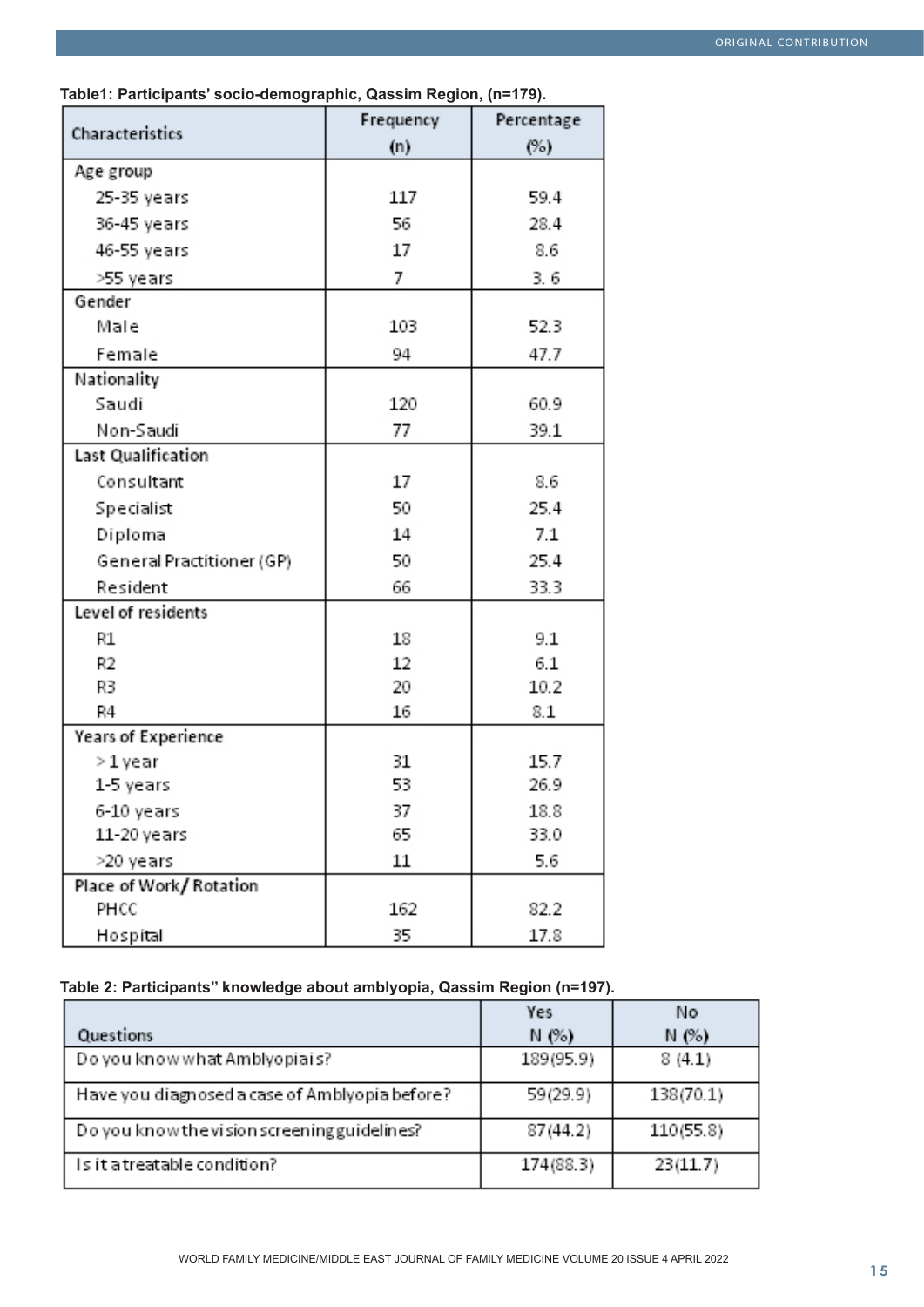Table 3 shows the physician's responses to the questions designed to assess the knowledge of physicians regarding amblyopia; these questions were derived from the American Academy of Family physicians' guidelines. In this study, the majority of participants 177 (89.8%) knew the correct answer about the definition of amblyopia, which is "a decrease in best-corrected visual acuity resulting from abnormal vision development in infancy and early childhood".

#### **Table 3: Physicians' knowledge regarding amblyopia based on American Academy of Family physicians' guidelines, (n=197).**

| Questions                                                                                                            | Yes         |
|----------------------------------------------------------------------------------------------------------------------|-------------|
|                                                                                                                      | N(%)        |
| According to the American Academy of Family physicians, Amblyopia (lazy eye) is<br>one of the following definitions? |             |
| Blindnessin early infancy Delayed                                                                                    | 27(13.7)    |
| development of the eye                                                                                               | 54(27.4)    |
| Presence of refractive error not corrected                                                                           | 94(47.7)    |
| *Decrease in best-corrected visual acuity resulting from abnormalvision                                              | 177(89.8)   |
| development in infancy and early childhood                                                                           |             |
| Knowledge about the prevalence of Amblyopia n=197                                                                    |             |
| $^{\circ}2 - 4\%$                                                                                                    | 109 (55.3%) |
| $8 - 10%$                                                                                                            | 74(37%)     |
| 15-20%                                                                                                               | 14(7.1%)    |
| 25-30%                                                                                                               | 0           |
| The Causes of Amblyopia                                                                                              |             |
| *Refractive errors                                                                                                   | 155(78.7)   |
| *Strabismus/squint                                                                                                   | 152(77.2)   |
| *Cataract                                                                                                            | 57(28.9)    |
| Common Presentation of a child with Amblyopia                                                                        |             |
| Ocularpain                                                                                                           | 23(11.7)    |
| Tearing                                                                                                              | 34(17.3)    |
| Nystagmus                                                                                                            | 68(34.5)    |
| *Usually, asymptomatic                                                                                               | 165(83.8)   |
| The best for the diagnosis of Amblyopia                                                                              |             |
| By red reflex                                                                                                        | 37(18.8)    |
| *By checkingthevision By slit                                                                                        | 117(59.4)   |
| l amp examination                                                                                                    | 26(13.2)    |
| By fundoscopic examination                                                                                           | 17(8.6)     |
| What is the kind of modality that is usually used for Amblyopiatreatment?                                            |             |
| *Patching the good eye                                                                                               | 170(86.3)   |
| Patching the affected eye                                                                                            | 21(10.7)    |
| Patching is not effective in treating Amblyopia                                                                      | 21(10.7)    |
| Regarding the time of treatment:                                                                                     |             |
| It cannot be treated after the age of one year                                                                       | 10(5.1)     |
| There is no time limit for treatment, it can be treated anytime                                                      | 16(8.1)     |
| Treatment at the age of 2 years is the best time for treatment                                                       | 15(7.6)     |
| *It should be treated as early as possible before the age of 7 years                                                 | 156(79.2)   |
| *The correct option for each main question                                                                           |             |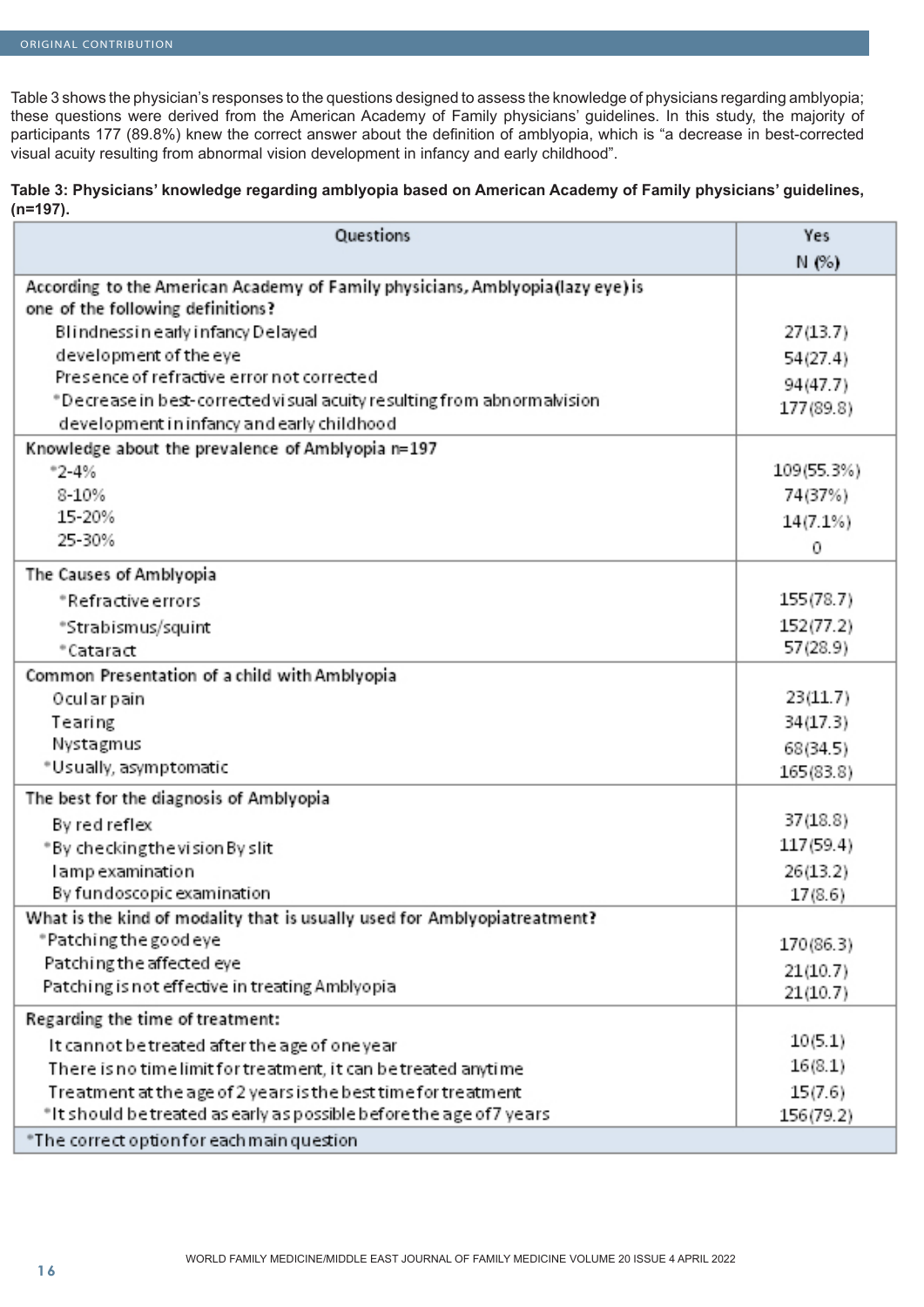More than half of the physicians 109 (55.3%) knew the global prevalence rate of amblyopia 2- 4%. However, the knowledge of the physicians regarding the causes of amblyopia was varying; the majority knew refractive errors 155 (78.7%) and strabismus/squint 152 (77.2%) were the causes of amblyopia, but a few of them 57 (28.9%) knew that cataract is one of amblyopia's causes. The physicians were asked about the common presentation of amblyopia in children. Most of the 165 (83.8) correctly answered the question which was "the usual presentation of amblyopia in children is the asymptomatic presentation". Half of the respondents 117(59.4%) knew the best way for amblyopia diagnosis is by checking the vision. Also, the majority of 170 (86.3) knew that patching the good eye is the best kind of modality that is usually used for Amblyopia treatment. Approximately 156 (79.2%) of the participants knew the suitable time for amblyopia treatment, was that it should be treated as early as possible before the age of 7 years.

Participants' knowledge about amblyopia based on the Canadian Pediatric Society Recommendations for Vision Screening at Infant and Well Child Visits.

Table 4 shows the physicians' knowledge based on the Canadian Paediatric Society Recommendations for Vision Screening at Infant and Well Child Visits about amblyopia. It also summarized physicians' knowledge about the different methods used for vision testing. In the eye examination of a 3 months old baby, the commonest method used for eyes' visual inspection is the "red reflex examination". Our study found 125 (63%) physicians correctly knew that red reflex examination was the best method for visual inspection of 3 months old baby. However, some physicians gave a wrong answer for eye examination such as Fixation and following the target 37 (19%), cover-uncover test 29 (14.7%), and Visual acuity testing 6 (3.0%).

Half of the participants 105 (53.3%) knew the best tool for checking the vision of a child aged from 6 to 12 years, is by "Fixation and following a target" compared to the other tools for vision checking such as 44 (22.3%) Slit lamb examination, 35 (17.8%) Fundus examination, and 13(6.6%) E-chart (Snellen chart). (Table 4)

Exactly 123 (62.4%) of the study participants correctly knew that optotypes or E- charts (Snellen chart) are the commonest methods for checking the vision of a 3 to 5-yearold child. But the bulk of physicians knew other different methods which were wrongly used for examination of amblyopia cases such as red reflex, 20 (10.2%), Slit lamp 31(15.7%), and fundoscopic examination 23(11.7%).

In Table 4, the attitude of the respondents was examined by giving them a case scenario of a child aged 6 to 8 years for vision screening, and the participants were asked what do you prefer to do? About 76 (38.6%) of them preferred to examine whenever complaints occur, 36(18.3%) will do the red reflex test, 57(28.9%) will refer to the ophthalmologist, and 28(14.2%) will do only history and patient reassurance. The majority 177 (89.8%) of physicians knew correctly the referral criteria for a case of 3 months old baby. Table 4.

According to the Canadian Pediatric Society Recommendations, the referral conditions of an infant aged 6 to 12 months to an ophthalmologist are; "Infant with chronic tearing and discharge, Infant with nystagmus, and Infant with strabismus" In this study, we found most of the physicians 168 (85.3%), knew these referral criteria for such a case. Table 4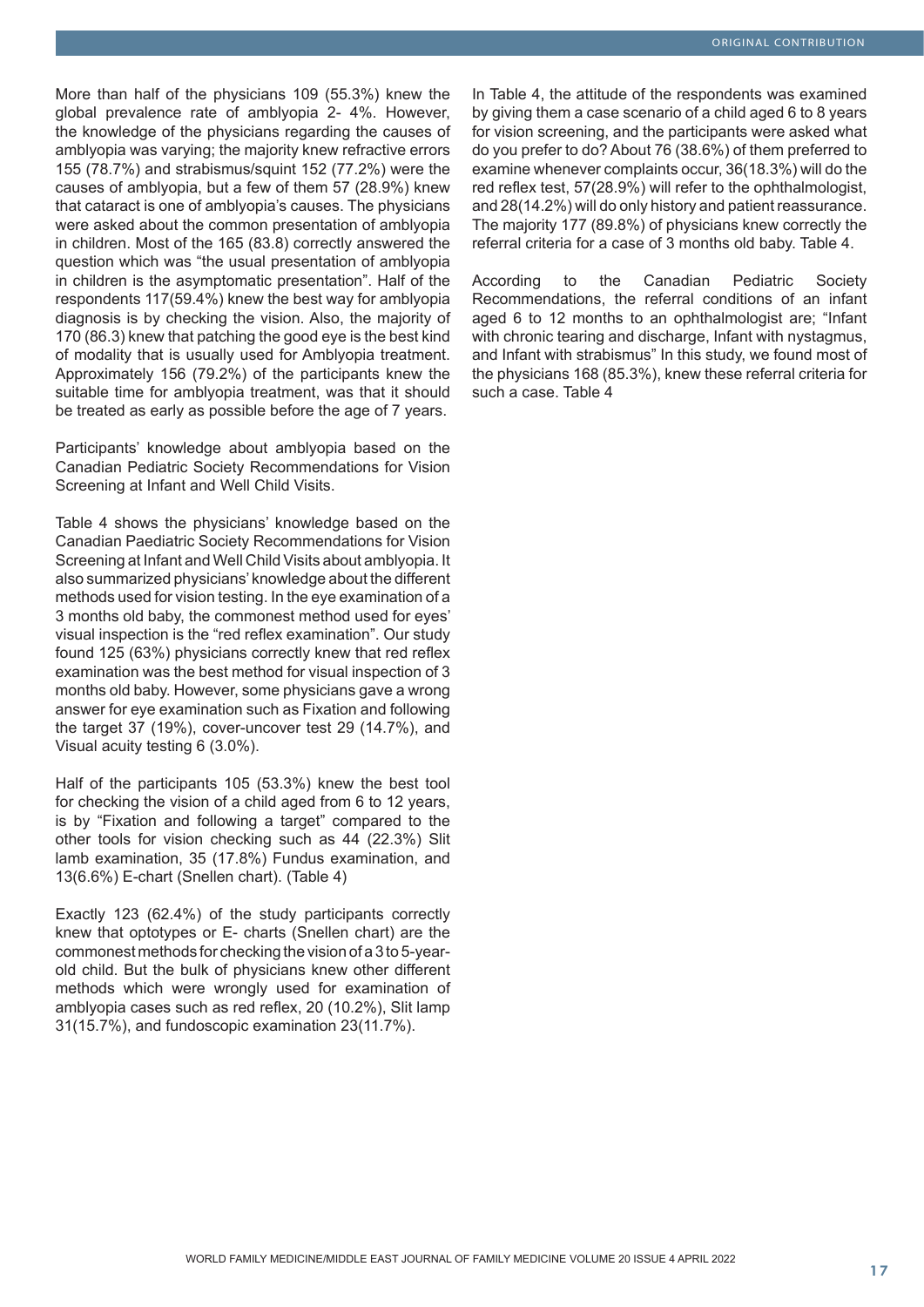#### **Table 4: Assessment of Physicians' Knowledge based on the Canadian Pediatric Society Recommendations for Vision Screening at Infant and Well Child Visits. (N=197).**

| Questions                                                                          | Yes         |
|------------------------------------------------------------------------------------|-------------|
|                                                                                    | N (%)       |
| In case you have a newborn to 3 months baby -which of the following can            |             |
| be done to examine the eye?                                                        |             |
| *Red reflex examination                                                            | 125(63.5)   |
| Visual acuity testing                                                              | 6(3.0)      |
| Cover-uncover test                                                                 | 29(14.7)    |
| Fixation and followingthe target                                                   | 37(18.8)    |
| In case you have a baby of 6 months to 12 months of age-what tool from             |             |
| the following is the best to check the vision?                                     |             |
| <b>Fundus examination</b>                                                          | 35(17.8)    |
| Slit lamp examination                                                              | 44 (22.3)   |
| E-chart (Snellen chart)                                                            | 13(6.6)     |
| *Fixation and following a target                                                   | 105(53.3)   |
| In case you have a child 3 to 5 years of age- how can you check the vision?        |             |
| Only red reflex                                                                    | 20(10.2)    |
| By slit lamb examination By                                                        | 31(15.7)    |
| fundoscopic examination                                                            | 23(11.7)    |
| *By optotypes/ E-chart (Snellen chart)                                             | 123(62.4)   |
| In the case of a child aged 6 to 8 years-what fonthe following is preferred to do? |             |
| Should do red reflex                                                               | 36(18.3)    |
| Routine referral to an ophthalmologist                                             | 57(28.9)    |
| * Examine whenever complaints occur                                                | 76(38.6)    |
| No need to do any test only history and reassurance                                | 28(14.2)    |
| According to referral criteria, when it should be urgent to refer a newborn 3      |             |
| months of age to the ophthalmologist?                                              |             |
| An infant with risk of retinopathy of prematurity                                  | 3(1.5%)     |
| Having abnormal red reflex                                                         | 11 (5.6 %)  |
| Presence of corneaopadty                                                           | $6(3.0\%)$  |
| *All of the above                                                                  | 177 (89.8%) |
| According to referral criteria, when should you refer an infant aged 6 - 12        |             |
| months to the ophthalmologist?                                                     |             |
| An infant with chronic tearing, discharge                                          | $10(5.1\%)$ |
| Infant with nystagmus                                                              | $6(3.0\%)$  |
| Infant with strabismus                                                             | $13(6.6\%)$ |
| *All of the above                                                                  | 168(85.3%)  |
| *The correct option for each main question                                         |             |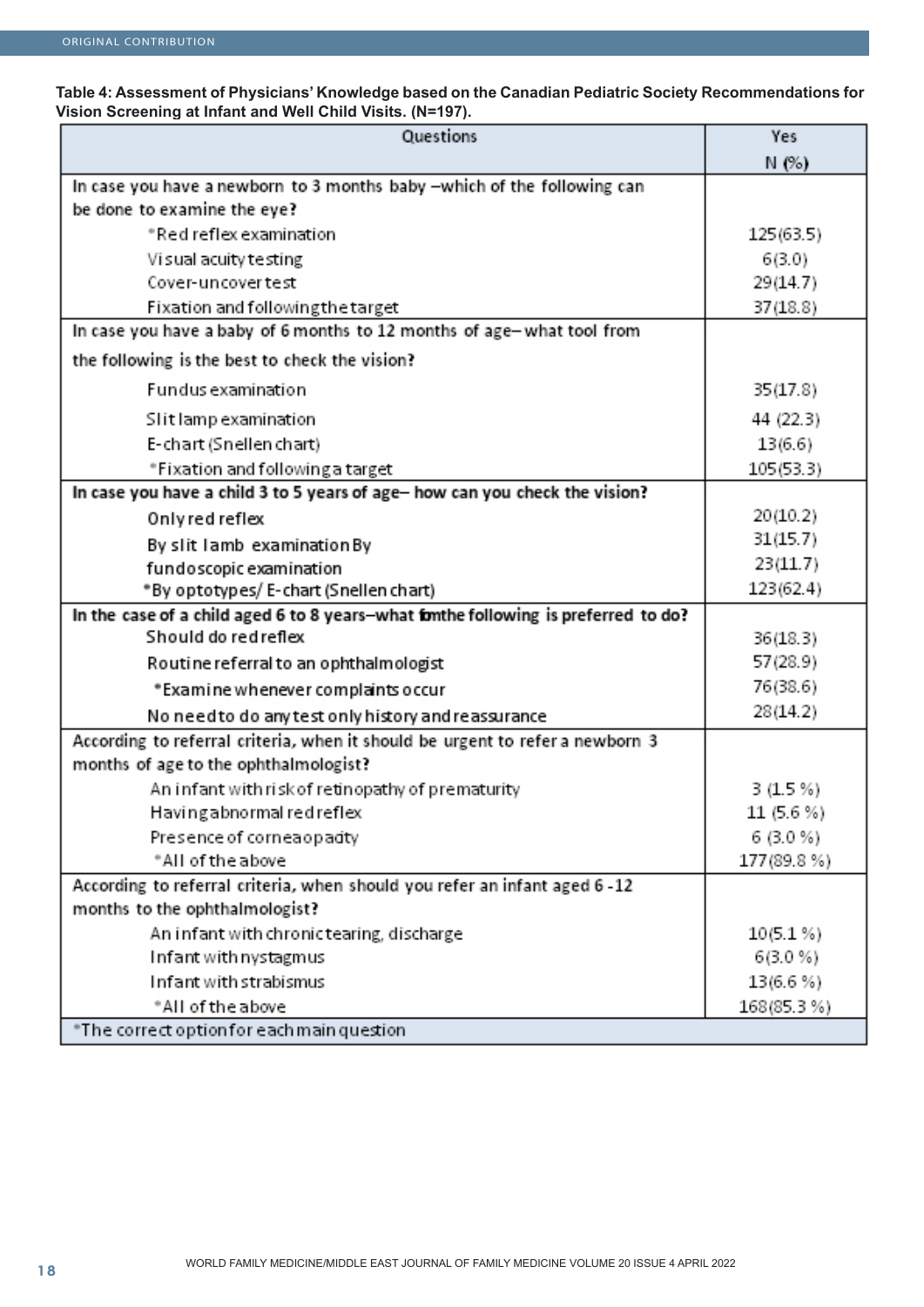No statistical association was found between the amblyopia level of awareness and participants' demographic data. (Table 5).

| Table 5: Comparison Between the level of awareness about amblyopia and participants' demographic |  |  |
|--------------------------------------------------------------------------------------------------|--|--|
| characteristics, (N=197).                                                                        |  |  |

|                       |                                  | Awareness level |           |         |
|-----------------------|----------------------------------|-----------------|-----------|---------|
|                       | Variable                         |                 | Good      | P-value |
|                       |                                  | N(%)            | N(%)      |         |
| Gender                | Male                             | 7(7.4)          | 87(92.6)  |         |
|                       | Female                           | 12(11.7)        | 91 (88.3) | 0.23    |
| Nationality           | Saudi                            | 13(10.8)        | 107(89.2) |         |
|                       | Non-Saudi                        | 6(7.8)          | 71(92.2)  | 0.33    |
|                       | 25-35 Years                      | 15(12.8)        | 102(87.2) |         |
|                       | 36-45 Years                      | 3(5.4)          | 53(94.6)  |         |
|                       | 46-55 Years                      | 0(0)            | 17(1)     | 0.21    |
| Age group             | > 55 Years                       | 1(1)            | 6(85.7)   |         |
|                       | Family Medicine Consultants      | 0               | 17(1)     |         |
|                       | Family Medicine Diploma          | 1(7.14)         | 13(92.8)  |         |
| Last<br>Qualification | <b>Family Medicine Residents</b> | 7(10.6)         | 59 (89.3) |         |
|                       | Family Medicine Specialists      | 4(8)            | 46(92)    | 0.52    |
|                       | GP                               | 7 (14)          | 43(86)    |         |
| Place of work         | PHCCs                            | 18(11.1)        | 144(88.8) |         |
|                       | Hospital                         | 1(2.9)          | 34(97.1)  | 0.11    |
|                       | ⊴l Year                          | 4(20)           | 16(80)    |         |
| Years of              | 1-5 Years                        | 9(14)           | 55 (85.9) |         |
| Experiences           | 6-10 Years                       | 4(10.8)         | 33(89.1)  |         |
| group                 | 11-20 Years                      | 1(1.5)          | 64(98.4)  | 0.06    |
|                       | > 20 Years                       | 1(9)            | 10(90)    |         |

#### **Discussion**

Amblyopia is a condition that permanently affects the vision of children if not treated early, and it could later impact their health and quality of life (15). Early detection and treatment of amblyopia can improve the chances of a successful visual outcome (16). Good physicians' knowledge and Parents' awareness about amblyopia and its risk factors could play a crucial role in the early management of the disease, which requires the involvement of both eye care professionals and the parents of the affected children. This study was conducted to assess the knowledge of PHC physicians and family medicine residents towards amblyopia in Qassim Region because of their major role in detecting and managing amblyopia.

This was a cross-sectional study that described the knowledge of PHC Physicians and FMA residents in Qassim region regarding amblyopia in children. The baseline knowledge scores showed that many questions were asked about the key issues related to amblyopia and vision screening. We focused on knowledge of physicians and residents based on the Canadian Paediatric Society Recommendations for Vision Screening at Infant and Well Child Visits guidelines and the American Academy of Family physicians' guidelines (14).

In this study, the overall knowledge of physicians and residents about amblyopia was good (90%). This is the reverse of a study done in Alabama that reflected poor knowledge of physicians (17).

The study focused on assessing the knowledge about amblyopia and vision screening in well-child visits in primary health care. We found 55% of participants didn't know about vision screening guidelines, and the majority of them (70 %) had not diagnosed any case of amblyopia before.

Our study revealed that more than half of the physicians knew the global prevalence rate of

amblyopia, 2-4%. However, in previous studies, the prevalence rate of amblyopia was very high. In Aldebasi's study done in Qassim province, Saudi Arabia, the prevalence of amblyopia was 3.9% (6) and in the Alsaqr et al study done in Riyadh, it was 14% (18). In a study done in Uyoun Aljwa,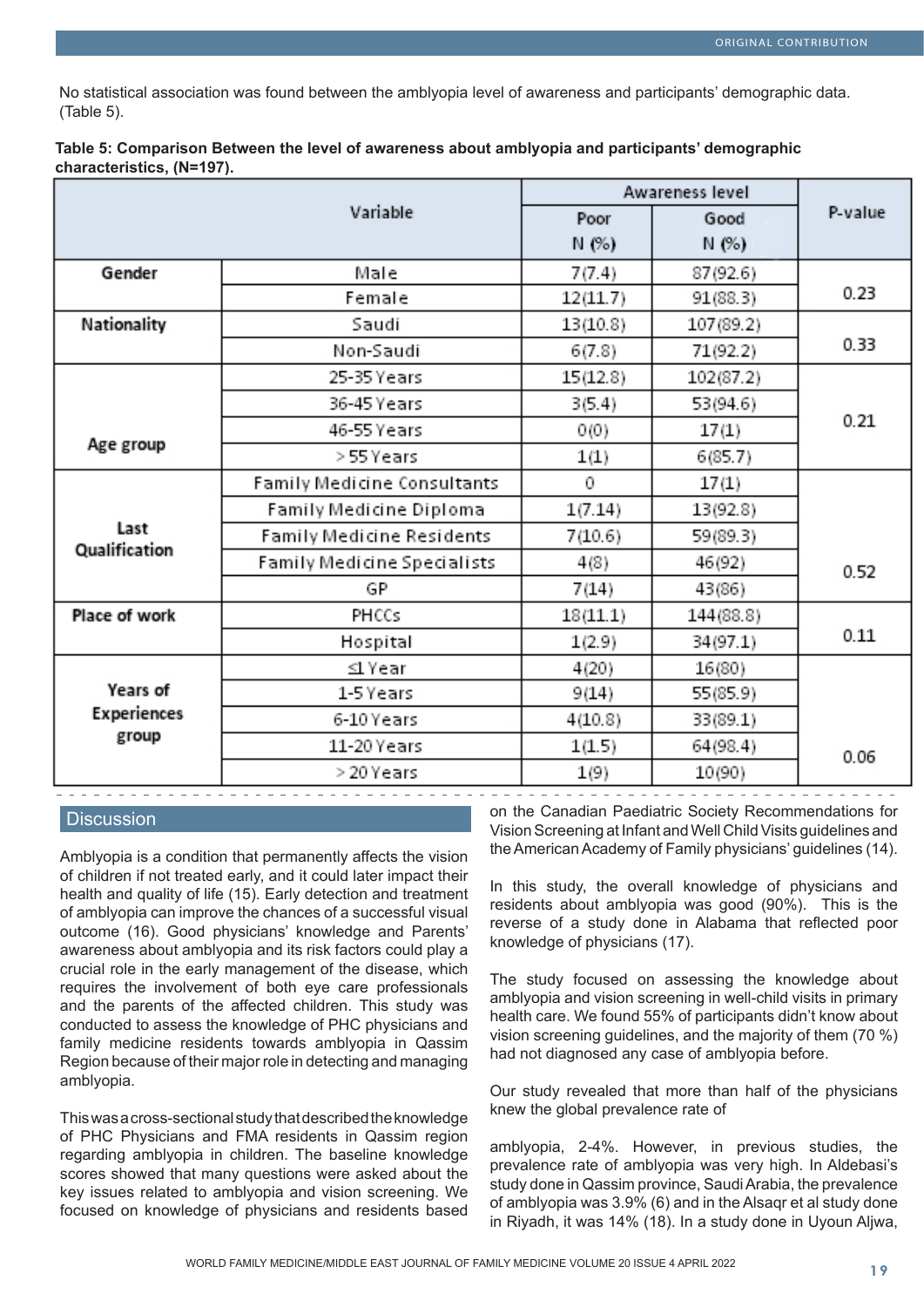Saudi Arabia it was 12.5% (19), and in a study done in India, it was 25.5 % (20). This high prevalence rate of detection in Saudi Arabia needs further investigation.

Our survey showed that most physicians correctly knew the definition of amblyopia which is a decrease in bestcorrected visual acuity resulting from abnormal vision development in infancy and early childhood according to the American Academy of Family Physicians. Although the majority of physicians knew it can be caused by refractive error, strabismus, or squint, few had knew that cataract is one of the other causes of amblyopia. This is inconsistent with a previous study done in Riyadh that showed inadequate knowledge in parents (21).

Regarding the common presentation of children with amblyopia, the majority of participants knew that the presentation of amblyopia is usually asymptomatic. However, in a previous study done in Qassim region, the common presentation of amblyopia was refractive error especially anisometropia which means a difference in visual acuity (refractive error) between eyes leads to visual blurring of one eye and visual cortex suppression of the chronically blurred image (22).

In this survey, we assess the knowledge of the participants against Canadian paediatric society guidelines for vision screening and referral, especially in younger children. It found that less than two-thirds of physicians knew the visual acuity testing at age 3 months was by red reflex examination, which is inconsistent with a previous study in which the paediatricians do not follow the American Academy of Paediatrics guidelines (23). Research conducted in Ontario shows only 8 % of family medicine physicians do not assess red reflex, although it is critical that primary care physicians assess red reflex to avoid delay in diagnosis of retinoblastoma of which 59% is detected before age 5 years (24).

Furthermore, in assessing the physicians' knowledge regarding referral criteria to ophthalmologists for a baby aged 6 to 12 months most physicians knew that chronic tearing, discharge, nystagmus, strabismus, are the risk factors of retinopathy of prematurity and having abnormal red reflex, and the presence of cornea opacity are the conditions that need an urgent referral. This is opposite to a previous study in which one-fifth of physicians do not test acuity until age 5 years (25). In addition, half of the physicians knew the vision assessment tools for a baby aged 6 to 12 months. The majority of the physicians knew the treatment options correctly, as it is patching the good eye. This matches the findings written in the literature review (BMJ), where in mild to moderate amblyopia the first treatment line is patching, also in refractory (noncompliant) patients (26).

In this survey, more than two-thirds of the physicians knew the time of treating amblyopia cases, as it should be treated as early as possible before the age of 7 years. A previous study showed that amblyopia is more responsive to treatment among children younger than 7 years of age. Although the average treatment response is smaller in

children 7 to less than 13 years old (27). Another study showed there is an emotional impact of amblyopia treatment in preschool children, and that is not easy to implement and is commonly associated with some distress (28). Our study revealed that the attitude of the majority of the physicians towards a suspect case of amblyopia is that it should be referred to an ophthalmologist. Few said we will diagnose and manage at the level of PHC. A previous local study found anisometropia (especially anisohyperopia) is another potent stimulus for amblyopia that can be prevented by prescribing glasses in a timely fashion during the critical period of visual development; also, paediatric patients ought to be examined by paediatric ophthalmologists and optometrists who have a better approach to managing refractive errors and following the guidelines (29). In this study, we didn't find a statistical relationship between the physicians' demographic characteristics and the level of knowledge regarding amblyopia.

#### **Conclusion**

Early detection and treatment of amblyopia can improve the chances of a successful visual outcome. This study highlighted a good level of knowledge regarding amblyopia among both primary health care physicians and family medicine residence residents. No statistical relationship was detected between the amblyopia level of knowledge and participants' demographic data. Strategies for screening programs are highly needed.

**Data availability statement:** Data is available from the corresponding author on request. **Conflict of Interest:** None declared. **Funding:** Nil

#### **Study limitations**

Online surveys have their own set of obstacles and limitations, including small sample size and poor participation. In addition, multiple-choice questions have fixed selected responses that may fail to reflect clinical practice. In addition to the study area, the study was only conducted in Buraydah city at Qassim Region during the COVID-19 pandemic. This may affect the generalizability of the study findings. In light of those limitations, this study does not reflect the full range of knowledge in Saudi Arabia. Nevertheless, this is the only cross-sectional study that has attempted to assess knowledge of primary care physicians in Qassim region. The findings can serve as preliminary data to identify knowledge gaps that can help physicians to assess and detect amblyopia.